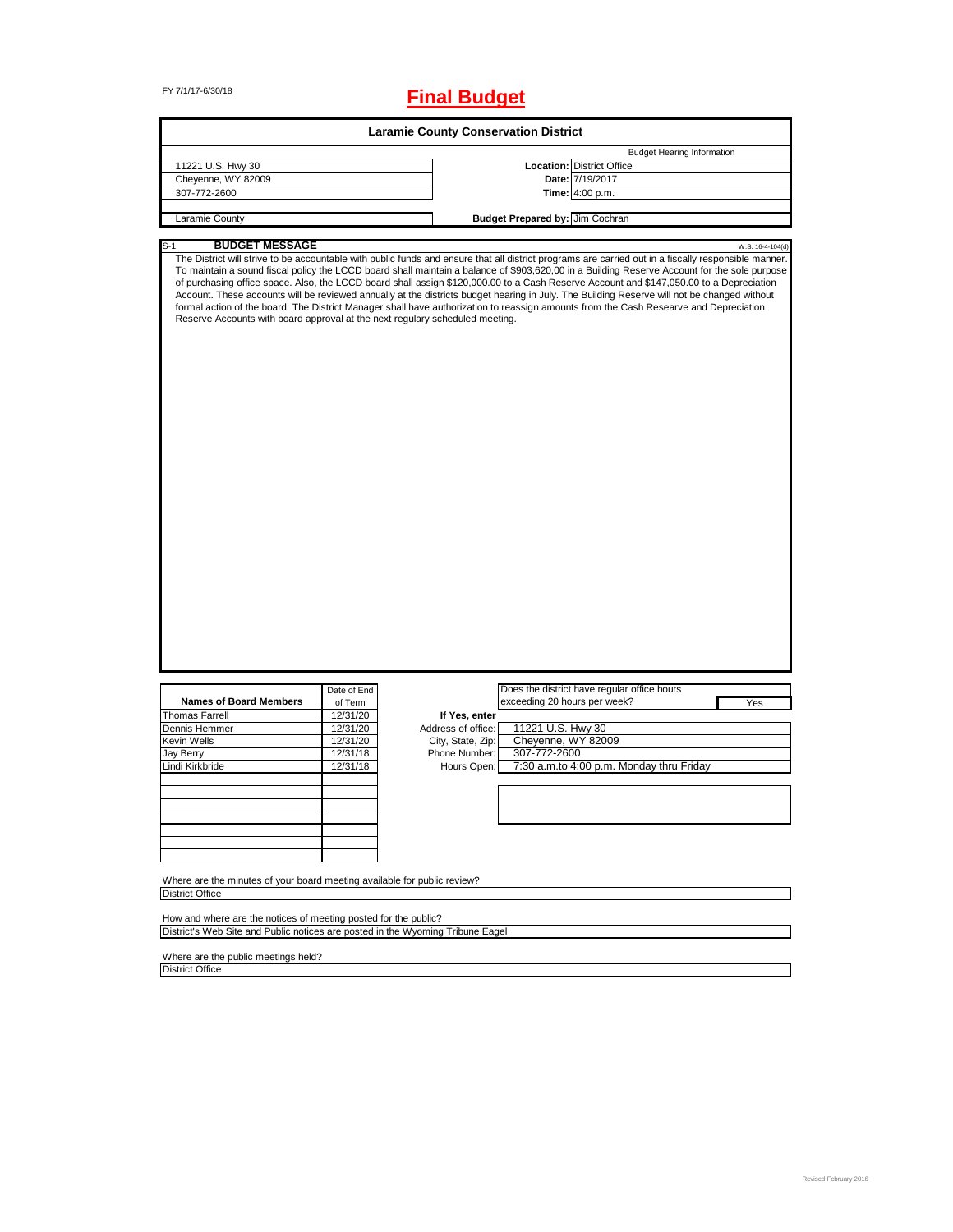## **FINAL BUDGET SUMMARY**

|       |                                                             | 2015-2016   | 2016-2017   | 2017-2018   | Final Approval |
|-------|-------------------------------------------------------------|-------------|-------------|-------------|----------------|
|       | <b>OVERVIEW</b>                                             |             | Estimated   | Proposed    |                |
|       |                                                             |             |             |             |                |
| $S-1$ | <b>Total Budgeted Expenditures</b>                          | \$803,588   | \$1,116,286 | \$1,013,405 | \$971,764      |
| $S-2$ | <b>Total Principal to Pay on Debt</b>                       | \$0         | \$0         | \$0         | \$0            |
| $S-3$ | <b>Total Change to Restricted Funds</b>                     | \$110,000   | \$270,000   | \$120,000   | \$320,000      |
|       |                                                             |             |             |             |                |
| $S-4$ | <b>Total General Fund and Forecasted Revenues Available</b> | \$1,268,056 | \$1,386,297 | \$1,148,764 | \$1,291,764    |
|       |                                                             |             |             |             |                |
| $S-5$ | Amount requested from County Commissioners                  | \$838,482   | \$775,818   | \$790,000   | \$845,000      |
|       |                                                             |             |             |             |                |
| $S-6$ | <b>Additional Funding Needed:</b>                           |             |             | \$0         | \$0            |

|        | <b>REVENUE SUMMARY</b>                       | 2015-2016<br>Actual | 2016-2017   | 2017-2018   | <b>Final Approval</b>                |
|--------|----------------------------------------------|---------------------|-------------|-------------|--------------------------------------|
|        |                                              |                     | Estimated   | Proposed    |                                      |
|        |                                              |                     |             |             |                                      |
| $S-7$  | <b>Operating Revenues</b>                    | \$137,093           | \$157,040   | \$140,500   | \$140,500                            |
| $S-8$  | Tax levy (From the County Treasurer)         | \$838,482           | \$775,818   | \$790,000   | \$845,000                            |
| $S-9$  | <b>Government Support</b>                    | \$22,675            | \$20,764    | \$20,764    | \$20,764                             |
| $S-10$ | Grants                                       | \$112,882           | \$104,175   | \$90,000    | \$78,000                             |
| $S-11$ | Other County Support (Not from Co. Treas.)   | \$0                 | \$0         | \$0         | \$0                                  |
| $S-12$ | <b>Miscellaneous</b>                         | \$5,539             | \$8,500     | \$7,500     | \$7,500                              |
| $S-13$ | <b>Other Forecasted Revenue</b>              | \$0                 | \$0         | \$0         | \$0                                  |
|        |                                              |                     |             |             |                                      |
| $S-14$ | <b>Total Revenue</b>                         | \$1,116,671         | \$1,066,297 | \$1.048.764 | \$1,091,764                          |
|        | FY 7/1/17-6/30/18                            |                     |             |             | Laramie County Conservation District |
|        |                                              | 2015-2016           | 2016-2017   | 2017-2018   |                                      |
|        | <b>EXPENDITURE SUMMARY</b>                   | Actual              | Estimated   | Proposed    | <b>Final Approval</b>                |
|        |                                              |                     |             |             |                                      |
| $S-15$ | <b>Capital Outlay</b>                        | \$23,880            | \$23,935    | \$170,100   | \$77,601                             |
| $S-16$ | Interest and Fees On Debt                    | \$0                 | \$0         | \$0         | \$0                                  |
| $S-17$ | Administration                               | \$154,221           | \$177,424   | \$167,961   | \$181,511                            |
| $S-18$ | <b>Operations</b>                            | \$399,930           | \$672,639   | \$447,997   | \$480,194                            |
| $S-19$ | <b>Indirect Costs</b>                        | \$225,557           | \$242,288   | \$227,347   | \$232,458                            |
|        |                                              |                     |             |             |                                      |
| $S-20$ | <b>Total Expenditures</b>                    | \$803,588           | \$1,116,286 | \$1,013,405 | \$971,764                            |
|        |                                              |                     |             |             |                                      |
|        |                                              | 2015-2016           | 2016-2017   | 2017-2018   |                                      |
|        | <b>DEBT SUMMARY</b>                          | Actual              | Estimated   | Proposed    | <b>Final Approval</b>                |
|        |                                              |                     |             |             |                                      |
| $S-21$ | <b>Principal Paid on Debt</b>                | \$0                 | \$0         | \$0         | \$0                                  |
|        |                                              |                     |             |             |                                      |
|        |                                              | 2015-2016           | 2016-2017   | 2017-2018   |                                      |
|        | <b>CASH AND INVESTMENTS</b>                  | Actual              | Estimated   | Proposed    | <b>Final Approval</b>                |
|        |                                              |                     |             |             |                                      |
| S-22   | <b>TOTAL GENERAL FUNDS</b>                   | \$151,385           | \$320,000   | \$100,000   | \$200,000                            |
|        |                                              |                     |             |             |                                      |
|        | <b>Summary of Reserve Funds</b>              |                     |             |             |                                      |
|        |                                              |                     |             |             |                                      |
| $S-23$ | <b>Beginning Balance in Reserve Accounts</b> |                     |             |             |                                      |

S-24 a. Depreciation Reserve **120 a.** Depreciation Reserve **by Accord 127,050** \$127,050 \$127,050 \$127,050 S-25 b. Other Reserve b. Other Reserve (Cash)  $$263,620$   $$353,620$   $$603,620$   $$603,620$   $$603,620$   $$603,620$   $$120,000$   $$120,000$   $$120,000$   $$120,000$ S-26 c. Emergency Reserve (Cash) \$120,000 \$120,000 \$120,000 \$120,000 **Total Reserves (a+b+c) \$470,670** \$580,670 \$850,670 \$850,670 S-27 **Amount to be added**<br>S-28 **a.** Depreciation Reserve a. Depreciation Reserve **12. Contact 20.000** \$20,000 \$20,000 \$20,000 \$20,000 \$20,000 \$20,000 \$20,000 \$20,000 \$20,000 \$20,000 \$20,000 \$20,000 \$20,000 \$20,000 \$20,000 \$20,000 \$20,000 \$20,000 \$20,000 \$20,000 \$20,000 \$20,000 \$ S-29 b. Other Reserve **b. Other Reserve 590,000** \$300,000 \$300,000 \$300,000 \$300,000 \$300,000 \$300,000 \$300,000 \$300,000 \$300,000 \$300,000 \$300,000 \$300,000 \$300,000 \$300,000 \$300,000 \$300,000 \$300,000 \$300,000 \$300,000 \$3 S-30 c. Emergency Reserve (Cash) <br> **Total to be added (a+b+c)** 50 \$110,000 \$270,000 \$120,000 \$320,000 \$320,000 **Total to be added (a+b+c)**  $$110,000$   $$270,000$   $$120,000$ 

S-31 **Subtotal** \$850,670 \$850,670 \$970,670 \$1,170,670 S-32 **Less Total to be spent** \$0 \$0 \$0 \$0

S-33 **TOTAL RESERVES AT END OF FISCAL YEAR** \$580,670 \$850,670 \$970,670 \$1,170,670 *End of Summary*

7/20/2017 Dennis Hemmer, Treasurer **Date adopted by Special District** Date adopted by Special District

*Budget Officer / District Official (if not same as "Submitted by")*

Cheyenne, WY 82009

**DISTRICT PHONE:** 307-772-2600

**DISTRICT ADDRESS:** 11221 U.S. Hwy 30 **PREPARED BY:** Jim Cochran

2/1/17 *Form approved by Wyoming Department of Audit, Public Funds Division Prepared in compliance with the Uniform Municipal Fiscal Procedures Act (W.S. 16-4-101 through 124) as it applies.*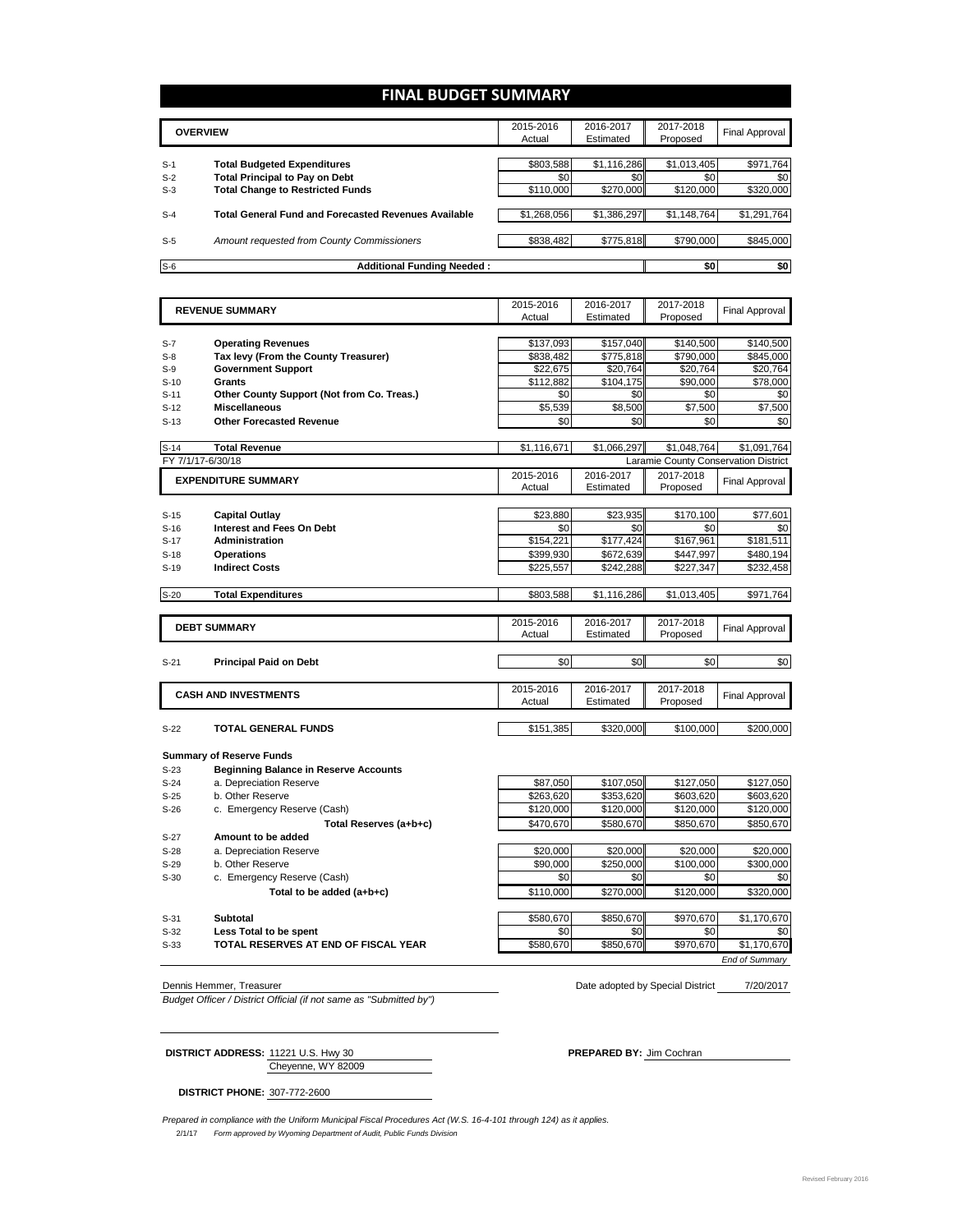# **Final Budget**

Laramie County Conservation District

**PROPERTY TAXES AND ASSESSMENTS**

**NAME OF DISTRICT/BOARD**

**FYE** 6/30/2018

|           |                                                | 2015-2016 | 2016-2017 | 2017-2018 | <b>Final Approval</b> |  |
|-----------|------------------------------------------------|-----------|-----------|-----------|-----------------------|--|
|           |                                                | Actual    | Estimated | Proposed  |                       |  |
| $R-1$     | <b>Property Taxes and Assessments Received</b> |           |           |           |                       |  |
| $R-1.1$   | Tax Levy (From the County Treasurer)           | \$838.482 | \$775.818 | \$790,000 | \$845,000             |  |
| $R - 1.2$ | <b>Other County Support</b>                    |           |           |           |                       |  |
|           |                                                |           |           |           |                       |  |
|           | <b>FORECASTED REVENUE</b>                      |           |           |           |                       |  |
|           |                                                |           |           |           |                       |  |

2015-2016 Actual 2016-2017 Estimated 2017-2018 **Final Approval R-2 Revenues from Other Governments** R-2.1 State Aid \$13,175 \$10,764 \$10,764 \$10,764 R-2.2 Additional County Aid (non-treasurer) \$10,000| \$10,000| \$10,000 R-2.3 **City (or Town) Aid Community Community Aid** S9,500 R-2.4 Other (Specify) R-2.5 **Total Government Support 19 \$22,675 \$20,764** \$20,764 \$20,764 \$20,764 **R-3 Operating Revenues** R-3.1 R-3.2 **5216 Sales of Goods or Services** Contract the State of State State State State State State State State Sta R-3.3 R-3.4 **Total Operating Revenues** \$137,093| \$157,040**|| \$140,500| \$140,500 R-4 Grants** R-4.1 Direct Federal Grants R-4.2 Federal Grants thru State Agencies \$40,000 \$40,000 \$40,000 R-4.3 Grants from State Agencies **120 \$112,882** \$64,175 \$50,000 \$38,000 R-4.4 **Total Grants** \$112,882 \$104,175 \$90,000 \$78,000 **R-5 Miscellaneous Revenue** R-5.1 Interest \$1,870 \$2,500 \$2,500 \$2,500 R-5.2 **Can Comber: Specify Comber grants Comber 1** (1996) \$6,000 \$5,000 \$5,000 \$5,000 \$5,000 \$5,000 \$5,000 \$5,000 \$5,000 \$5,000 \$5,000 \$5,000 \$5,000 \$5,000 \$5,000 \$5,000 \$5,000 \$5,000 \$5,000 \$5,000 \$5,000 \$5,000 \$5,000 \$5, R-5.3 R-5.4 **Total Miscellaneous 1.2.5 Contrary to the Contrary of the Step of Step 10 and Step 10 and Step 10 and Step 10 and Step 10 and Step 10 and Step 10 and Step 10 and Step 10 and Step 10 and Step 10 and Step 10 and Ste** R-5.5 **Total Forecasted Revenue 12.1 Contract 12.1 Contract 12.1 Contract 12.2** \$278,189 \$290,479 \$258,764 \$246,764 **R-6 Other Forecasted Revenue** R-6.1 a. Other past due-as estimated by Co. Treas. R-6.2 b. Other forecasted revenue (specify): R-6.3 R-6.4 R-6.5 R-6.6 **Total Other Forecasted Revenue (a+b)** \$0 \$0 \$0 \$0 Customer Charges Other grants State Aid Other: Additional Interest Other: Specify Other Assessments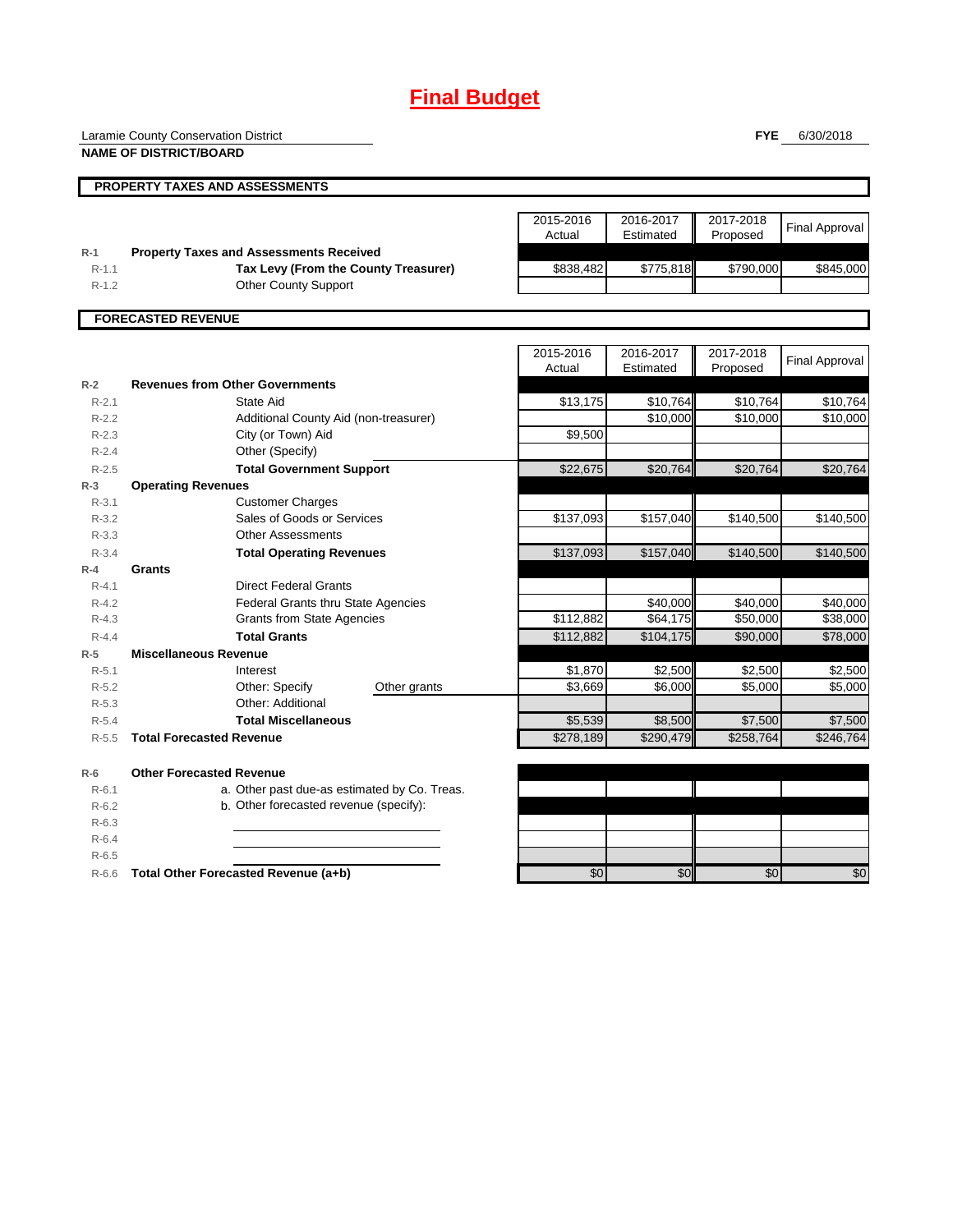# **CAPITAL OUTLAY BUDGET**

| $E-1$     | <b>Capital Outlay</b> |                         |
|-----------|-----------------------|-------------------------|
| $E - 1.1$ |                       | <b>Real Property</b>    |
| $F-12$    |                       | Vehicles                |
| $F-1.3$   |                       | <b>Office Equipment</b> |
| $F-14$    |                       | Other (Specify)         |
| $F-1.5$   |                       | <b>Building Maint</b>   |
| $F-16$    |                       | Architect               |
| $F-17$    |                       |                         |
| $E - 1.8$ | TOTAL CAPITAL OUTLAY  |                         |

|                       |                       | 2015-2016                   | 2016-2017 | 2017-2018                                       |                                                                                                              |
|-----------------------|-----------------------|-----------------------------|-----------|-------------------------------------------------|--------------------------------------------------------------------------------------------------------------|
|                       |                       | Actual                      | Estimated | Proposed                                        | Final Approval                                                                                               |
| <b>Capital Outlay</b> |                       |                             |           |                                                 |                                                                                                              |
|                       | <b>Real Property</b>  |                             |           |                                                 |                                                                                                              |
|                       | Vehicles              |                             |           |                                                 | \$68,601                                                                                                     |
|                       | Office Equipment      |                             |           |                                                 | \$8,500                                                                                                      |
|                       | Other (Specify)       |                             |           |                                                 |                                                                                                              |
|                       | <b>Building Maint</b> |                             |           |                                                 | \$500                                                                                                        |
|                       | Architect             |                             |           |                                                 |                                                                                                              |
|                       |                       |                             |           |                                                 |                                                                                                              |
|                       |                       |                             |           |                                                 | \$77,601                                                                                                     |
|                       |                       | <b>TOTAL CAPITAL OUTLAY</b> |           | \$0<br>\$7,929<br>\$157<br>\$15,794<br>\$23,880 | \$30,000<br>\$11,435<br>\$11,500<br>\$5,000<br>\$1,000<br>\$100<br>\$0<br>\$135,000<br>\$23,935<br>\$170,100 |

## **ADMINISTRATION BUDGET**

|           |                                      |                                 | nuuai     | Louniatou | <b>LIOPOSCU</b> |
|-----------|--------------------------------------|---------------------------------|-----------|-----------|-----------------|
| $E-2$     | <b>Personnel Services</b>            |                                 |           |           |                 |
| $E - 2.1$ |                                      | Administrator                   | \$63,808  | \$64,507  | \$64,508        |
| $E - 2.2$ |                                      | Secretary                       | \$0       | \$5,000   | \$0             |
| $E - 2.3$ |                                      | Clerical                        |           |           |                 |
| $E - 2.4$ |                                      | Other (Specify)                 |           |           |                 |
| $E-2.5$   |                                      | <b>Finacial Coordinator</b>     | \$36,737  | \$39,028  | \$39,028        |
| $E - 2.6$ |                                      |                                 |           |           |                 |
| $E - 2.7$ |                                      |                                 |           |           |                 |
| $E-3$     | <b>Board Expenses</b>                |                                 |           |           |                 |
| $E - 3.1$ |                                      | Travel                          | \$109     | \$3,000   | \$3,000         |
| $E - 3.2$ |                                      | Mileage                         | \$832     | \$800     | \$800           |
| $E - 3.3$ |                                      | Other (Specify)                 |           |           |                 |
| $E - 3.4$ |                                      | Conventions                     | \$9,518   | \$17,500  | \$12,500        |
| $E - 3.5$ |                                      | Dues                            | \$14,791  | \$16, 175 | \$16,025        |
| $E - 3.6$ |                                      |                                 |           |           |                 |
| $E-4$     | <b>Contractual Services</b>          |                                 |           |           |                 |
| $E - 4.1$ |                                      | Legal                           | \$0       | \$2,000   | \$2,000         |
| $E - 4.2$ |                                      | Accounting/Auditing             | \$13,250  | \$11,759  | \$13,200        |
| $E - 4.3$ |                                      | Other (Specify)                 |           |           |                 |
| $E - 4.4$ |                                      |                                 |           |           |                 |
| $E - 4.5$ |                                      |                                 |           |           |                 |
| $E-4.6$   |                                      |                                 |           |           |                 |
| $E-5$     | <b>Other Administrative Expenses</b> |                                 |           |           |                 |
| $E - 5.1$ |                                      | <b>Office Supplies</b>          | \$2,690   | \$3,500   | \$3,500         |
| $E - 5.2$ |                                      | Office equipment, rent & repair | \$5,607   | \$5,800   | \$5,800         |
| $E-5.3$   |                                      | Education                       |           |           |                 |
| $E - 5.4$ |                                      | Registrations                   | \$50      | \$0       | \$0             |
| $E-5.5$   |                                      | Other (Specify)                 |           |           |                 |
| $E-5.6$   |                                      | Postage                         | \$1,101   | \$3,000   | \$3,000         |
| $E - 5.7$ |                                      | <b>Bank Charges/ Misc</b>       | \$5,728   | \$5,355   | \$4,600         |
| $E - 5.8$ |                                      |                                 |           |           |                 |
| $E-6$     | <b>TOTAL ADMINISTRATION</b>          |                                 | \$154,221 | \$177,424 | \$167,961       |

|                          |                                      | 2015-2016 | 2016-2017 | 2017-2018 | <b>Final Approval</b> |
|--------------------------|--------------------------------------|-----------|-----------|-----------|-----------------------|
|                          |                                      | Actual    | Estimated | Proposed  |                       |
| Ž                        | <b>Personnel Services</b>            |           |           |           |                       |
| $E - 2.1$                | Administrator                        | \$63,808  | \$64,507  | \$64,508  | \$66,494              |
| $E - 2.2$                | Secretary                            | \$0       | \$5,000   | \$0       |                       |
| $E - 2.3$                | Clerical                             |           |           |           |                       |
| $E - 2.4$                | Other (Specify)                      |           |           |           |                       |
| $E-2.5$                  | <b>Finacial Coordinator</b>          | \$36,737  | \$39,028  | \$39,028  | \$42,282              |
| $E - 2.6$                |                                      |           |           |           |                       |
| $E - 2.7$                |                                      |           |           |           |                       |
| $\overline{\phantom{0}}$ | <b>Board Expenses</b>                |           |           |           |                       |
| $E - 3.1$                | Travel                               | \$109     | \$3,000   | \$3,000   | \$3,000               |
| $E - 3.2$                | Mileage                              | \$832     | \$800     | \$800     | \$800                 |
| $E - 3.3$                | Other (Specify)                      |           |           |           |                       |
| $E - 3.4$                | Conventions                          | \$9,518   | \$17,500  | \$12,500  | \$12,500              |
| $E - 3.5$                | Dues                                 | \$14,791  | \$16,175  | \$16,025  | \$16,275              |
| $E - 3.6$                |                                      |           |           |           |                       |
| l.                       | <b>Contractual Services</b>          |           |           |           |                       |
| $E - 4.1$                | Legal                                | \$0       | \$2,000   | \$2,000   | \$10,000              |
| $E - 4.2$                | Accounting/Auditing                  | \$13,250  | \$11,759  | \$13,200  | \$13,260              |
| $E - 4.3$                | Other (Specify)                      |           |           |           |                       |
| $E - 4.4$                |                                      |           |           |           |                       |
| $E-4.5$                  |                                      |           |           |           |                       |
| $E - 4.6$                |                                      |           |           |           |                       |
| $\overline{\phantom{a}}$ | <b>Other Administrative Expenses</b> |           |           |           |                       |
| $E - 5.1$                | <b>Office Supplies</b>               | \$2,690   | \$3,500   | \$3,500   | \$3,500               |
| $E - 5.2$                | Office equipment, rent & repair      | \$5,607   | \$5,800   | \$5,800   | \$5,800               |
| $E - 5.3$                | Education                            |           |           |           |                       |
| $E - 5.4$                | Registrations                        | \$50      | \$0       | \$0       |                       |
| $E - 5.5$                | Other (Specify)                      |           |           |           |                       |
| $E - 5.6$                | Postage                              | \$1,101   | \$3,000   | \$3,000   | \$3,000               |
| $E - 5.7$                | <b>Bank Charges/ Misc</b>            | \$5,728   | \$5,355   | \$4,600   | \$4,600               |
| $E - 5.8$                |                                      |           |           |           |                       |
| ì                        | <b>TOTAL ADMINISTRATION</b>          | \$154,221 | \$177,424 | \$167,961 | \$181,511             |
|                          |                                      |           |           |           |                       |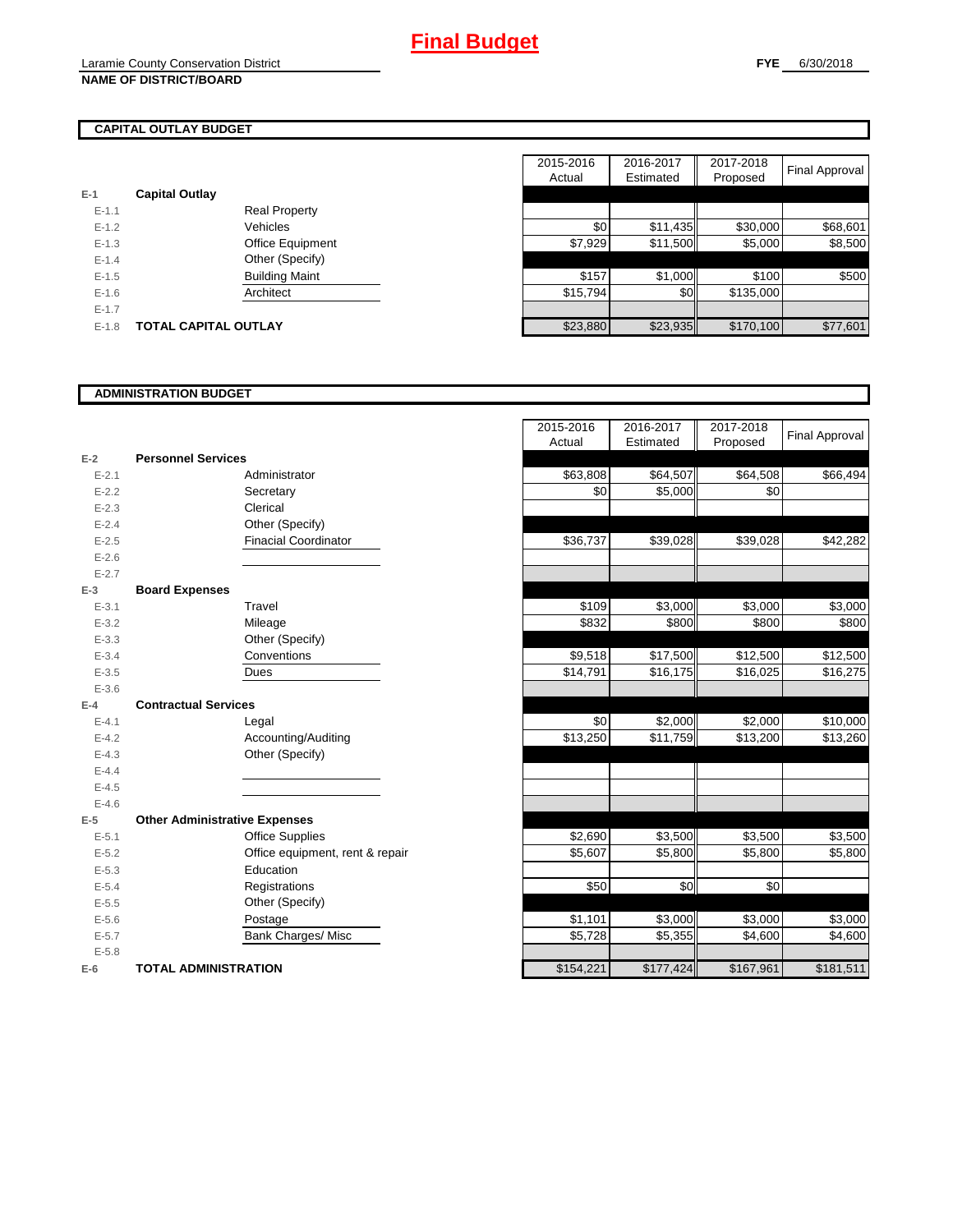## **OPERATIONS BUDGET**

| $E-7$     | <b>Personnel Services</b>              |           |                       |           |           |
|-----------|----------------------------------------|-----------|-----------------------|-----------|-----------|
| $E - 7.1$ | Wages--Operations                      | \$247,890 | \$246,956             | \$252,461 | \$266,463 |
| $E - 7.2$ | <b>Service Contracts</b>               | \$0       | \$0                   | \$12,000  | \$12,000  |
| $E - 7.3$ | Other (Specify)                        |           |                       |           |           |
| $E - 7.4$ | it support                             | \$0       | \$4,700               | \$2,700   |           |
| $E - 7.5$ | architect                              | \$0       | $\overline{$}135,000$ | \$0       |           |
| $E - 7.6$ |                                        |           |                       |           |           |
| $E-8$     | <b>Travel</b>                          |           |                       |           |           |
| $E - 8.1$ | Mileage                                |           |                       |           |           |
| $E - 8.2$ | Other (Specify)                        |           |                       |           |           |
| $E - 8.3$ | fuel                                   | \$8,786   | \$13,200              | \$13,200  | \$13,200  |
| $E - 8.4$ |                                        |           |                       |           |           |
| $E - 8.5$ |                                        |           |                       |           |           |
| $E-9$     | <b>Operating supplies (List)</b>       |           |                       |           |           |
| $E - 9.1$ | maintenance and repairs                | \$9,227   | \$13,700              | \$12,700  | \$12,700  |
| $E-9.2$   | supplies                               | \$7,621   | \$9,900               | \$9,000   | \$14,000  |
| $E-9.3$   |                                        |           |                       |           |           |
| $E-9.4$   |                                        |           |                       |           |           |
| $E-9.5$   |                                        |           |                       |           |           |
| $E-10$    | <b>Program Services (List)</b>         |           |                       |           |           |
| $E-10.1$  | <b>Education Program</b>               | \$18,554  | \$29,200              | \$29,700  | \$29,700  |
| $E-10.2$  | Water Program                          | \$7,860   | \$71,941              | \$1,941   | \$10,886  |
| $E-10.3$  | Wildlife/ Range Program                | \$309     | \$6,500               | \$3,000   | \$3,000   |
| $E-10.4$  | Tree Program                           | \$82,823  | \$107,545             | \$86,745  | \$92,745  |
| $E-10.5$  |                                        |           |                       |           |           |
| $E-11$    | <b>Contractual Arrangements (List)</b> |           |                       |           |           |
| $E-11.1$  | Living Snow Fence Prog                 | \$11,586  | \$19,997              | \$16,550  | \$16,500  |
| $E-11.2$  |                                        |           |                       |           |           |
| $E-11.3$  |                                        |           |                       |           |           |
| $E-11.4$  |                                        |           |                       |           |           |
| $E-11.5$  |                                        |           |                       |           |           |
| $E-12$    | <b>Other operations (Specify)</b>      |           |                       |           |           |
| $E-12.1$  | <b>Special Projects</b>                | \$5,274   | \$14,000              | \$8,000   | \$9,000   |
| $E-12.2$  |                                        |           |                       |           |           |
| $E-12.3$  |                                        |           |                       |           |           |
| $E-12.4$  |                                        |           |                       |           |           |
| $E-12.5$  |                                        |           |                       |           |           |
| $E-13$    | <b>TOTAL OPERATIONS</b>                | \$399,930 | \$672,639             | \$447,997 | \$480,194 |

|                |                                        | 2015-2016 | 2016-2017 | 2017-2018            | <b>Final Approval</b> |
|----------------|----------------------------------------|-----------|-----------|----------------------|-----------------------|
|                |                                        | Actual    | Estimated | Proposed             |                       |
| $\overline{7}$ | <b>Personnel Services</b>              |           |           |                      |                       |
| $E - 7.1$      | <b>Wages--Operations</b>               | \$247,890 | \$246,956 | \$252,461            | \$266,463             |
| $E - 7.2$      | <b>Service Contracts</b>               | \$0       | \$0       | \$12,000             | \$12,000              |
| $E - 7.3$      | Other (Specify)                        |           |           |                      |                       |
| $E - 7.4$      | it support                             | \$0       | \$4,700   | $\overline{$}2,700$  |                       |
| $E - 7.5$      | architect                              | \$0       | \$135,000 | \$0                  |                       |
| $E - 7.6$      |                                        |           |           |                      |                       |
| 8              | <b>Travel</b>                          |           |           |                      |                       |
| $E - 8.1$      | Mileage                                |           |           |                      |                       |
| $E - 8.2$      | Other (Specify)                        |           |           |                      |                       |
| $E - 8.3$      | fuel                                   | \$8,786   | \$13,200  | \$13,200             | \$13,200              |
| $E - 8.4$      |                                        |           |           |                      |                       |
| $E - 8.5$      |                                        |           |           |                      |                       |
| 9              | <b>Operating supplies (List)</b>       |           |           |                      |                       |
| $E - 9.1$      | maintenance and repairs                | \$9,227   | \$13,700  | \$12,700             | \$12,700              |
| $E - 9.2$      | supplies                               | \$7,621   | \$9,900   | \$9,000              | \$14,000              |
| $E - 9.3$      |                                        |           |           |                      |                       |
| $E - 9.4$      |                                        |           |           |                      |                       |
| $E - 9.5$      |                                        |           |           |                      |                       |
| $10^{\circ}$   | <b>Program Services (List)</b>         |           |           |                      |                       |
| $E-10.1$       | <b>Education Program</b>               | \$18,554  | \$29,200  | $\overline{$}29,700$ | \$29,700              |
| $E-10.2$       | Water Program                          | \$7,860   | \$71,941  | \$1,941              | \$10,886              |
| $E-10.3$       | Wildlife/ Range Program                | \$309     | \$6,500   | \$3,000              | $\overline{$3,000}$   |
| $E-10.4$       | Tree Program                           | \$82,823  | \$107,545 | \$86,745             | \$92,745              |
| $E-10.5$       |                                        |           |           |                      |                       |
| $11 -$         | <b>Contractual Arrangements (List)</b> |           |           |                      |                       |
| $E-11.1$       | Living Snow Fence Prog                 | \$11,586  | \$19,997  | \$16,550             | \$16,500              |
| $E-11.2$       |                                        |           |           |                      |                       |
| $E-11.3$       |                                        |           |           |                      |                       |
| $E-11.4$       |                                        |           |           |                      |                       |
| $E-11.5$       |                                        |           |           |                      |                       |
| 12             | <b>Other operations (Specify)</b>      |           |           |                      |                       |
| $E-12.1$       | <b>Special Projects</b>                | \$5,274   | \$14,000  | \$8,000              | \$9,000               |
| $E-12.2$       |                                        |           |           |                      |                       |
| $E-12.3$       |                                        |           |           |                      |                       |
| $E-12.4$       |                                        |           |           |                      |                       |
| $E-12.5$       |                                        |           |           |                      |                       |
| $-13$          | <b>TOTAL OPERATIONS</b>                | \$399.930 | \$672.639 | \$447.997            | \$480.194             |
|                |                                        |           |           |                      |                       |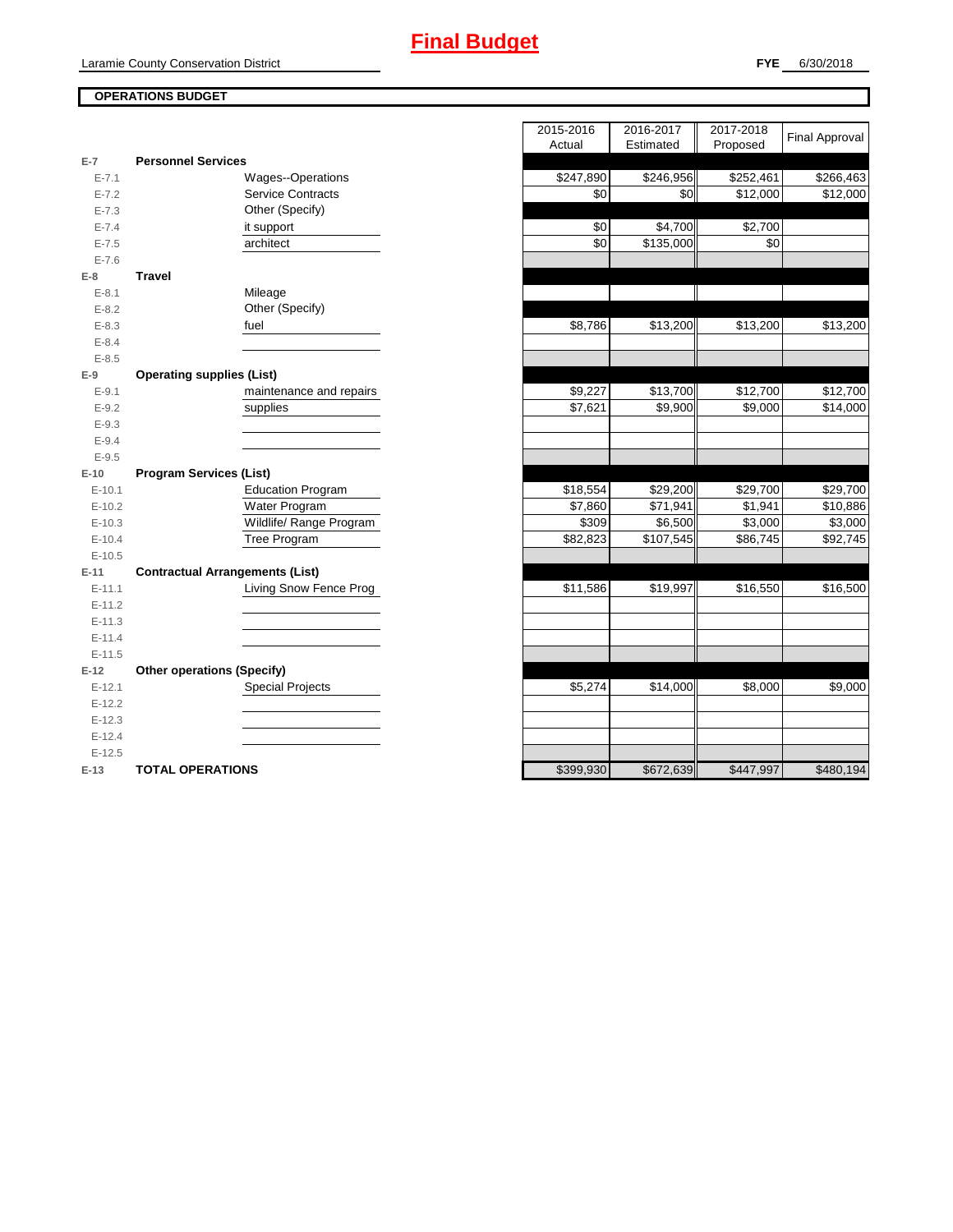## **INDIRECT COSTS BUDGET**

|          |                              | Actual    | Estimated | Proposed  |           |
|----------|------------------------------|-----------|-----------|-----------|-----------|
| $E-14$   | Insurance                    |           |           |           |           |
| $E-14.1$ | Liability                    | \$4,233   | \$4,308   | \$3,905   | \$3,905   |
| $E-14.2$ | Buildings and vehicles       | \$4,755   | \$4,619   | \$4,619   | \$4,619   |
| $E-14.3$ | Equipment                    |           |           |           |           |
| $E-14.4$ | Other (Specify)              |           |           |           |           |
| $E-14.5$ | <b>Treasurer Bond</b>        | \$210     | \$325     | \$325     | \$325     |
| $E-14.6$ | Insurance Deductible         | \$0       | \$500     | \$0       |           |
| $E-14.7$ |                              |           |           |           |           |
| $E-15$   | Indirect payroll costs:      |           |           |           |           |
| $E-15.1$ | FICA (Social Security) taxes | \$24,580  | \$27,081  | \$24,938  | \$26,411  |
| $E-15.2$ | <b>Workers Compensation</b>  | \$7,346   | \$7,771   | \$7,433   | \$7,872   |
| $E-15.3$ | <b>Unemployment Taxes</b>    | \$698     | \$4,078   | \$1,195   | \$1,195   |
| $E-15.4$ | Retirement                   | \$51,416  | \$48,098  | \$52,385  | \$55,584  |
| $E-15.5$ | Health Insurance             | \$112,319 | \$125,508 | \$112,547 | \$112,547 |
| $E-15.6$ | Other (Specify)              |           |           |           |           |
| $E-15.7$ |                              |           |           |           |           |
| $E-15.8$ |                              |           |           |           |           |
| $E-15.9$ |                              |           |           |           |           |
| $E-16$   | <b>Depreciation Expenses</b> | \$20,000  | \$20,000  | \$20,000  | \$20,000  |
| $E-17$   | <b>TOTAL INDIRECT COSTS</b>  | \$225,557 | \$242,288 | \$227,347 | \$232,458 |
|          |                              |           |           |           |           |

| 2015-2016<br>Actual | 2016-2017<br>Estimated | 2017-2018<br>Proposed | <b>Final Approval</b> |
|---------------------|------------------------|-----------------------|-----------------------|
|                     |                        |                       |                       |
| \$4,233             | \$4,308                | \$3,905               | \$3,905               |
| \$4,755             | \$4,619                | \$4,619               | \$4,619               |
|                     |                        |                       |                       |
|                     |                        |                       |                       |
| \$210               | \$325                  | \$325                 | \$325                 |
| \$0                 | \$500                  | \$0                   |                       |
|                     |                        |                       |                       |
|                     |                        |                       |                       |
| \$24,580            | \$27,081               | \$24,938              | \$26,411              |
| \$7,346             | \$7,771                | \$7,433               | \$7,872               |
| \$698               | \$4,078                | \$1,195               | \$1,195               |
| \$51,416            | \$48,098               | \$52,385              | \$55,584              |
| \$112,319           | \$125,508              | \$112,547             | \$112,547             |
|                     |                        |                       |                       |
|                     |                        |                       |                       |
|                     |                        |                       |                       |
|                     |                        |                       |                       |
| \$20,000            | \$20,000               | \$20,000              | \$20,000              |
| \$225,557           | \$242,288              | \$227,347             | \$232,458             |

#### **DEBT SERVICE BUDGET**

|         |                           | 2015-2016 | 2016-2017 | 2017-2018 |                |
|---------|---------------------------|-----------|-----------|-----------|----------------|
|         |                           | Actual    | Estimated | Proposed  | Final Approval |
| $D-1$   | <b>Debt Service</b>       |           |           |           |                |
| $D-1.1$ | Principal                 |           |           |           |                |
| $D-1.2$ | Interest                  |           |           |           |                |
| $D-1.3$ | Fees                      |           |           |           |                |
| $D-2$   | <b>TOTAL DEBT SERVICE</b> | \$0       | \$0       | \$0       | \$0            |